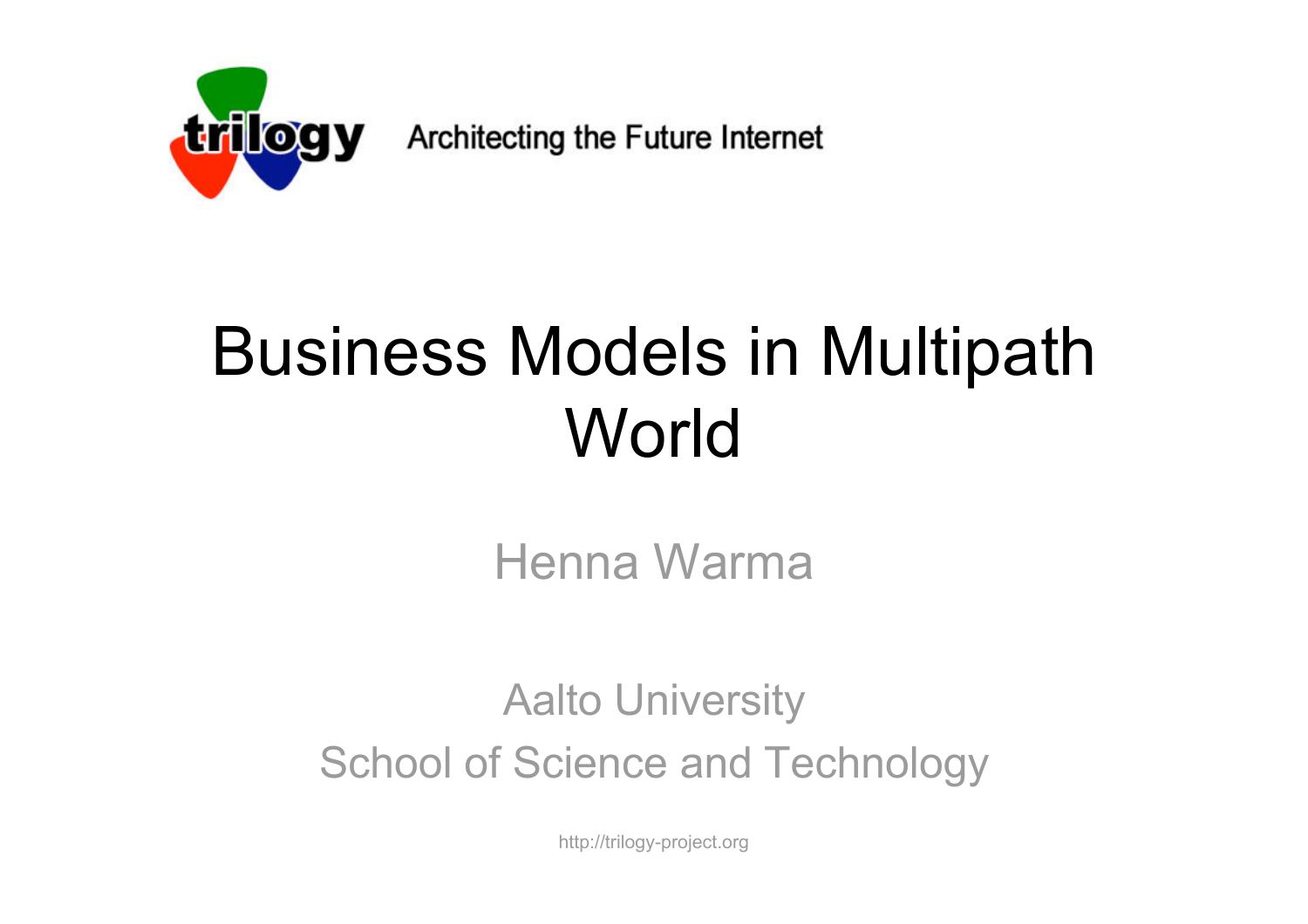## Trilogy project



www.trilogy-project.org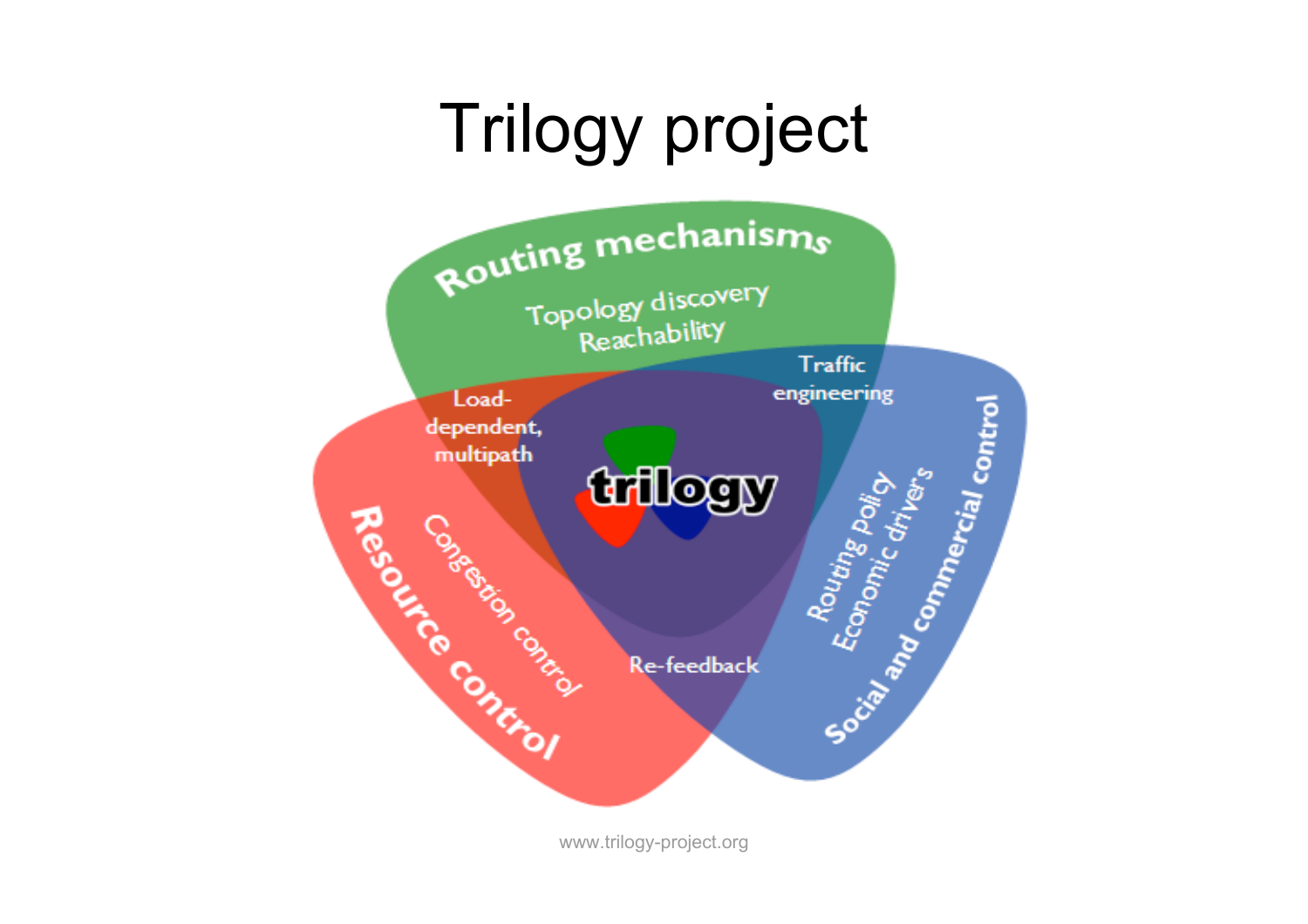# Transmission Control Protocol, **TCP**

- One of the core protocols on the Internet
- Provides a reliable delivery of data streams
- Congestion control
- Currently works over a single path

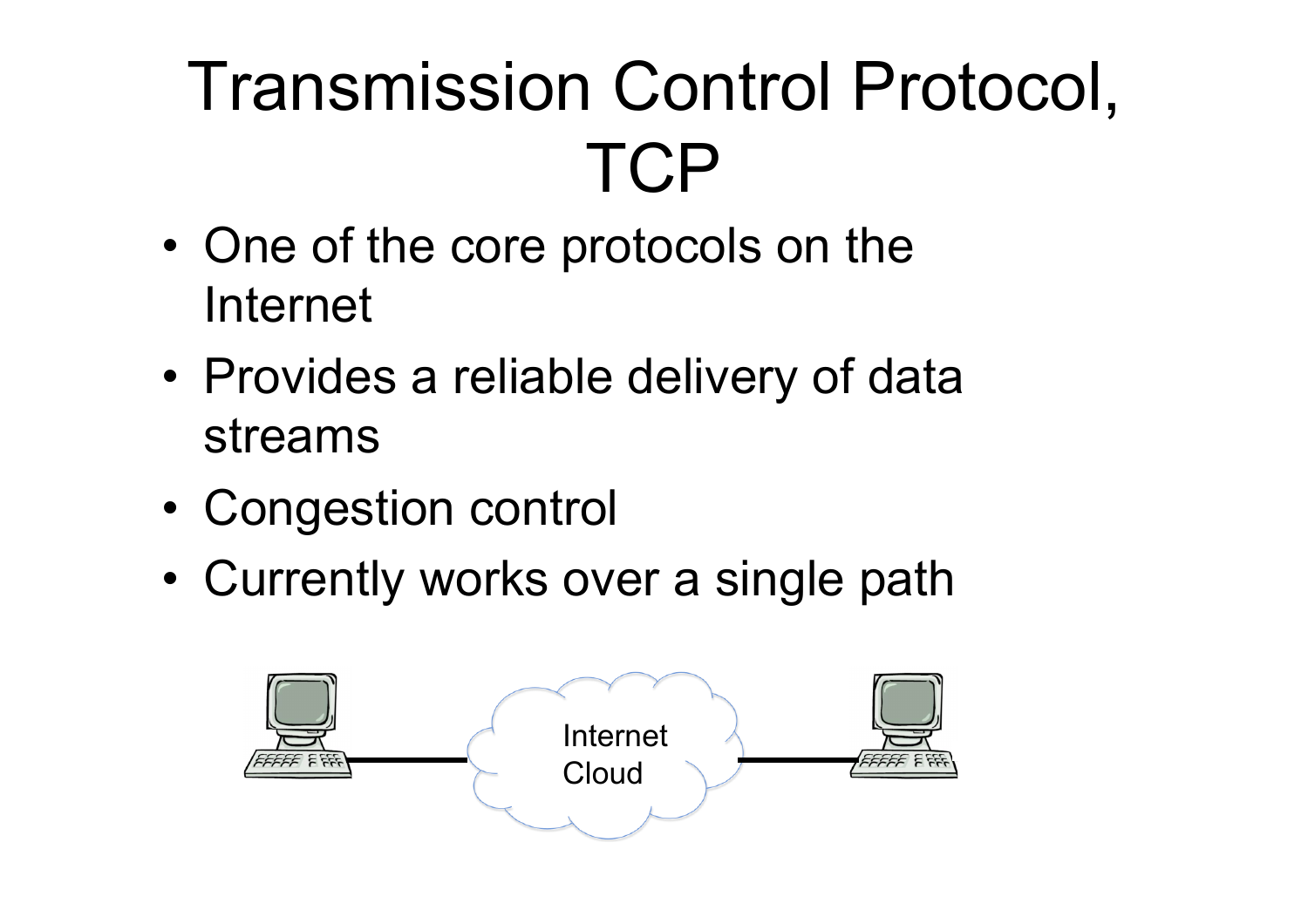# Multipath TCP, MPTCP

- The traffic of a TCP connection is spread on multiple paths between the end-points
- Improves the resilience of the network connection
- Enables better utilization of the network resources

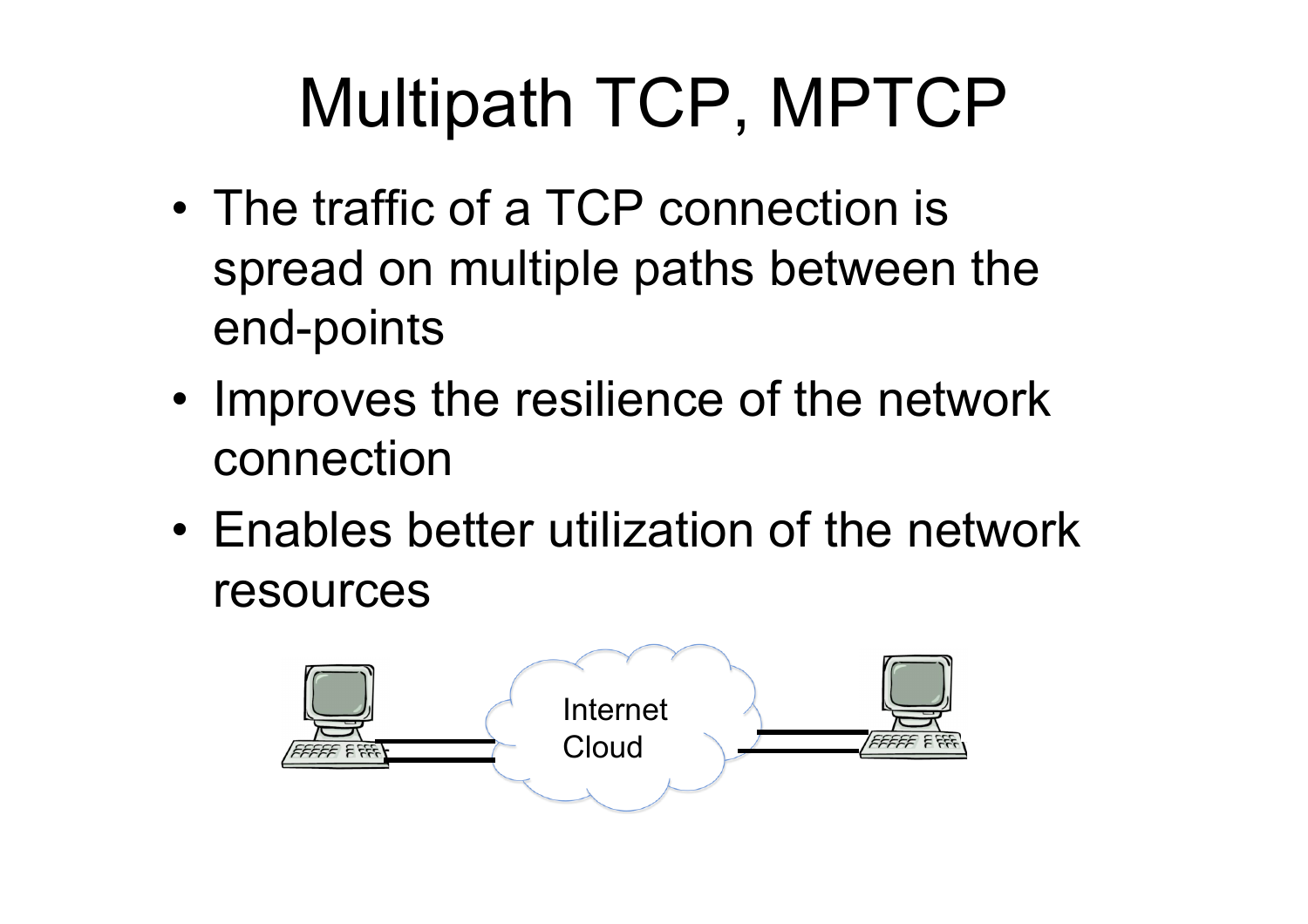### Business aspects of multipath TCP deployment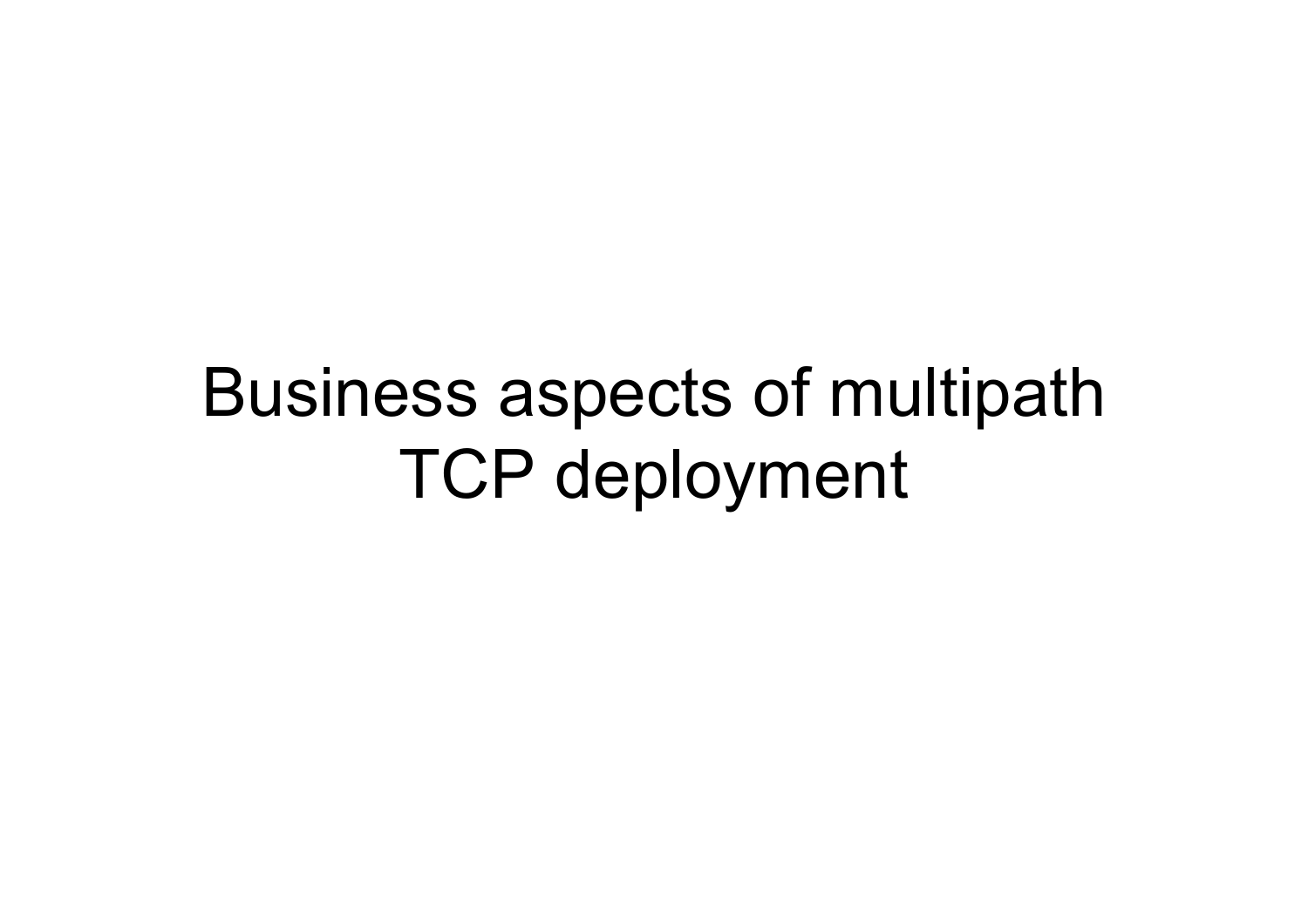### SCENARIO 1 End-user has one physical connection to the ISP



- MPTCP benefits are highly dependent on ISP performance
- ISP can offer MPTCP upgrade as a premium feature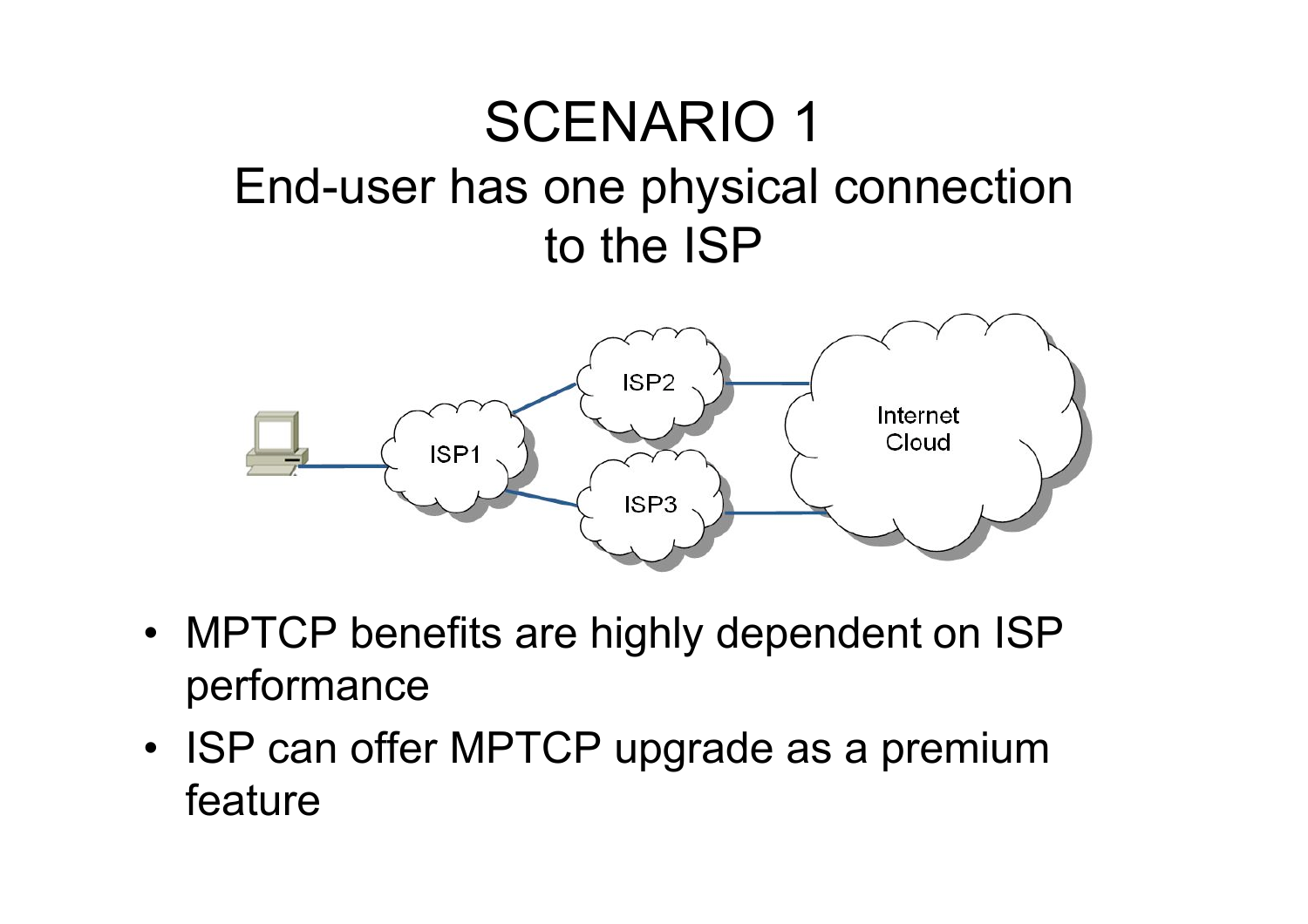### SCENARIO 2

#### End-user has multiple physical connections to multiple ISPs



- Gives more bargaining power to the end-user but entails a burden of handling multiple contracts
- Possible new service provider: Virtual Multipath **Operator**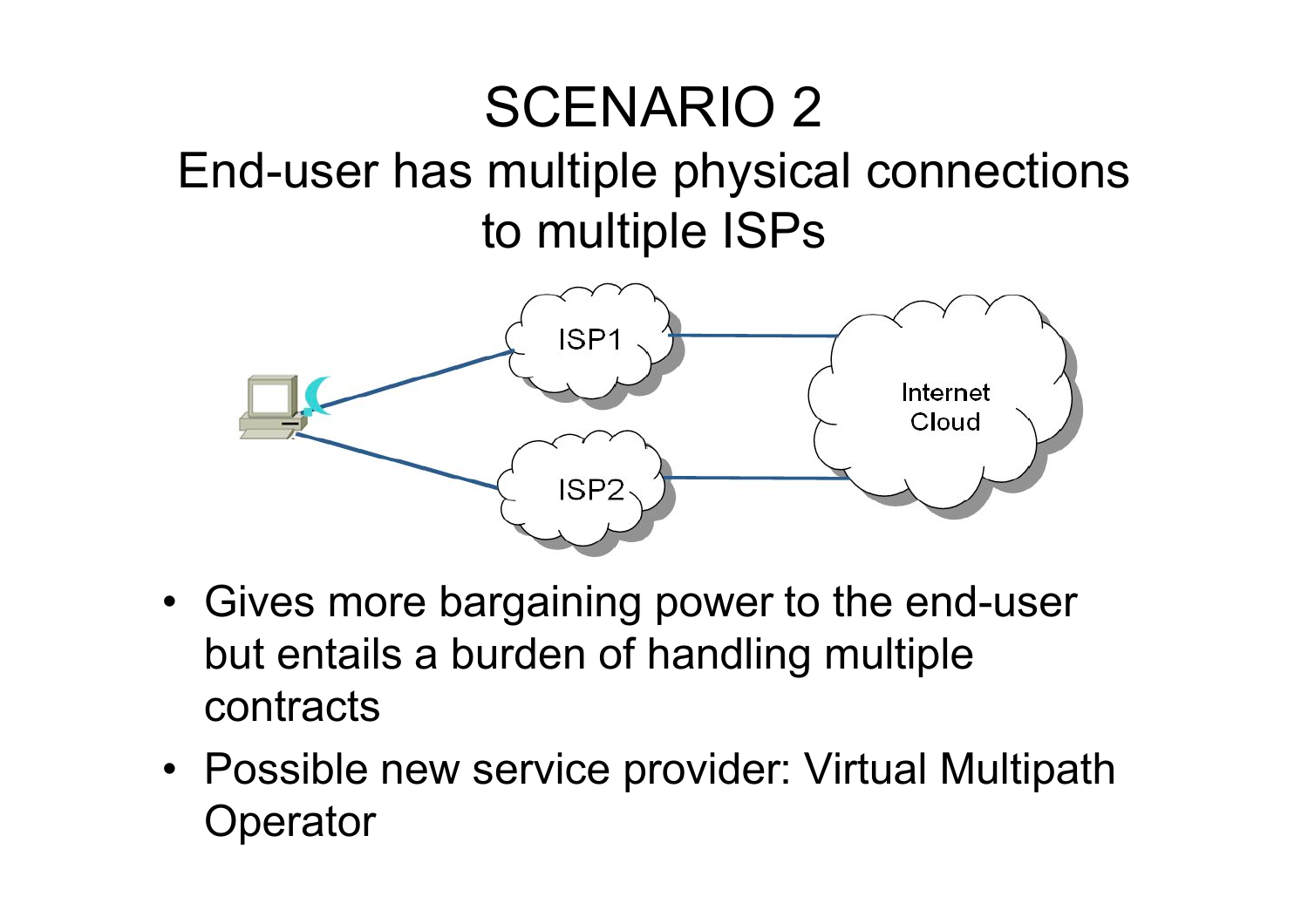### SCENARIO 3 End-user has multiple connections to a single ISP



• ISP can develop lucrative access connection bundles which enables multihoming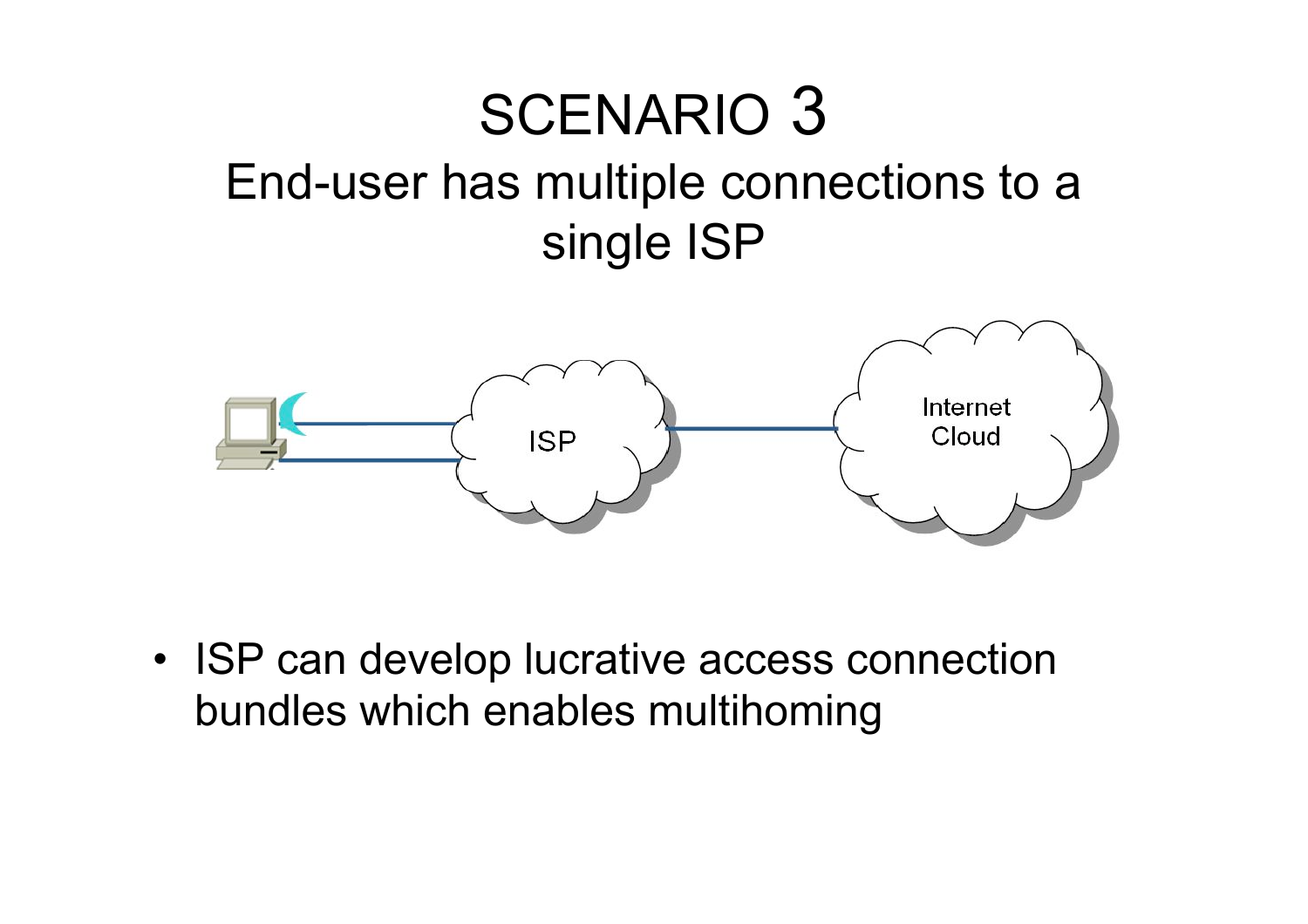## End-user SWOT analysis of Scenario 3

| <b>Strengths</b>                                     | <b>Weaknesses</b>                                                                            |
|------------------------------------------------------|----------------------------------------------------------------------------------------------|
| - Transparency of link<br>performance                | - Increased cost for double<br>access and provision of disjoint<br><b>MPTCP</b> connectivity |
| <b>Opportunities</b>                                 | <b>Threats</b>                                                                               |
| - More reliable and higher<br>network throughput     | - ISP may be bottleneck                                                                      |
| -Redundancy through different<br>access technologies |                                                                                              |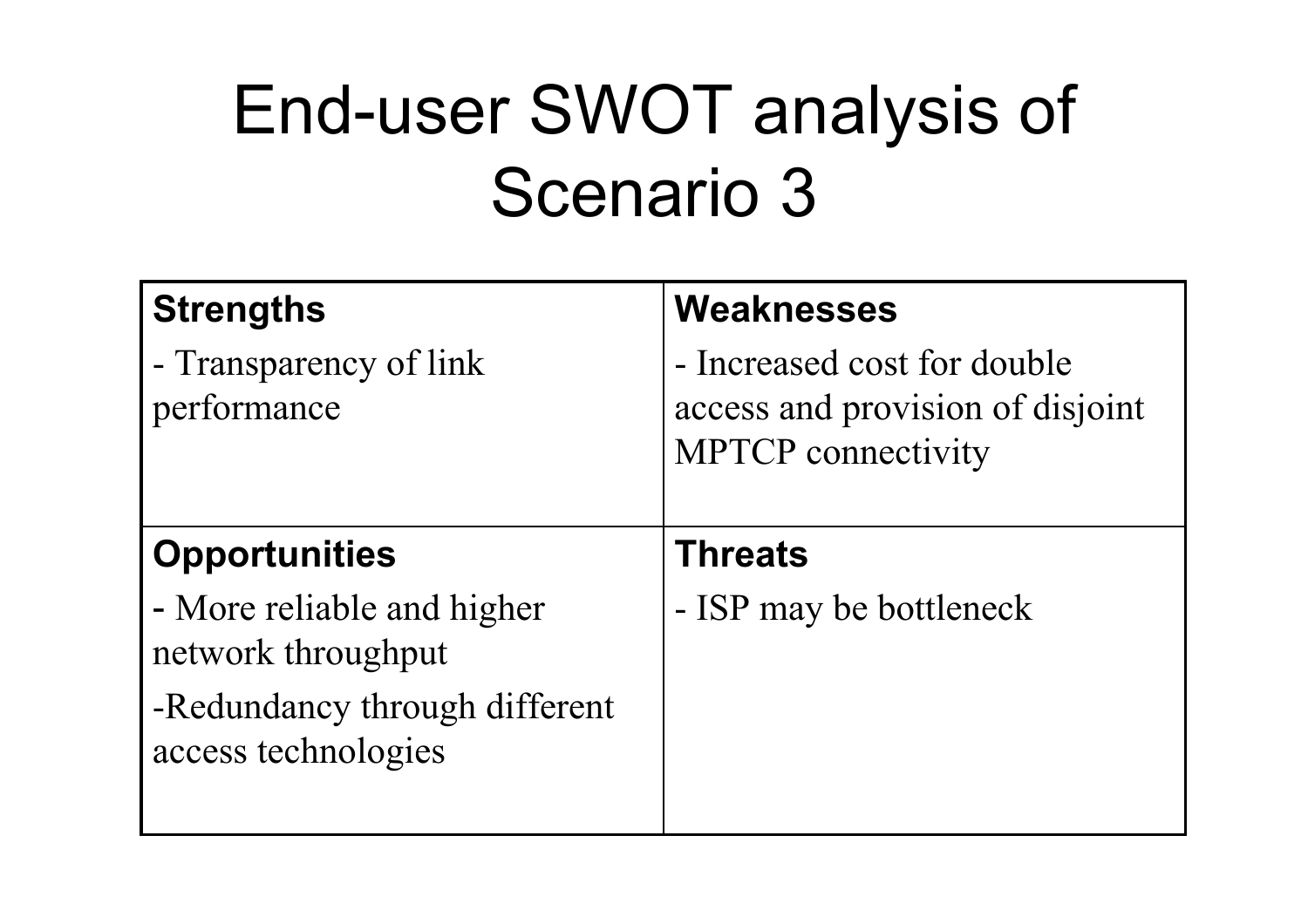# ISP SWOT analysis of Scenario 3

| <b>Strengths</b>                                                | <b>Weaknesses</b>                                                       |
|-----------------------------------------------------------------|-------------------------------------------------------------------------|
| - Existing customer<br>relationship will be fully<br>maintained | - Full benefits of MPTCP<br>require offering routing<br>functionalities |
| - Provider lock-in can be<br>increased                          |                                                                         |
| <b>Opportunities</b>                                            | <b>Threats</b>                                                          |
| - Warranty of reliable<br>throughput can be charged             | - Possible visibility of bad<br>performance                             |
| - Load balancing between                                        |                                                                         |
| the links                                                       | - Customers may not be<br>willing to pay double price                   |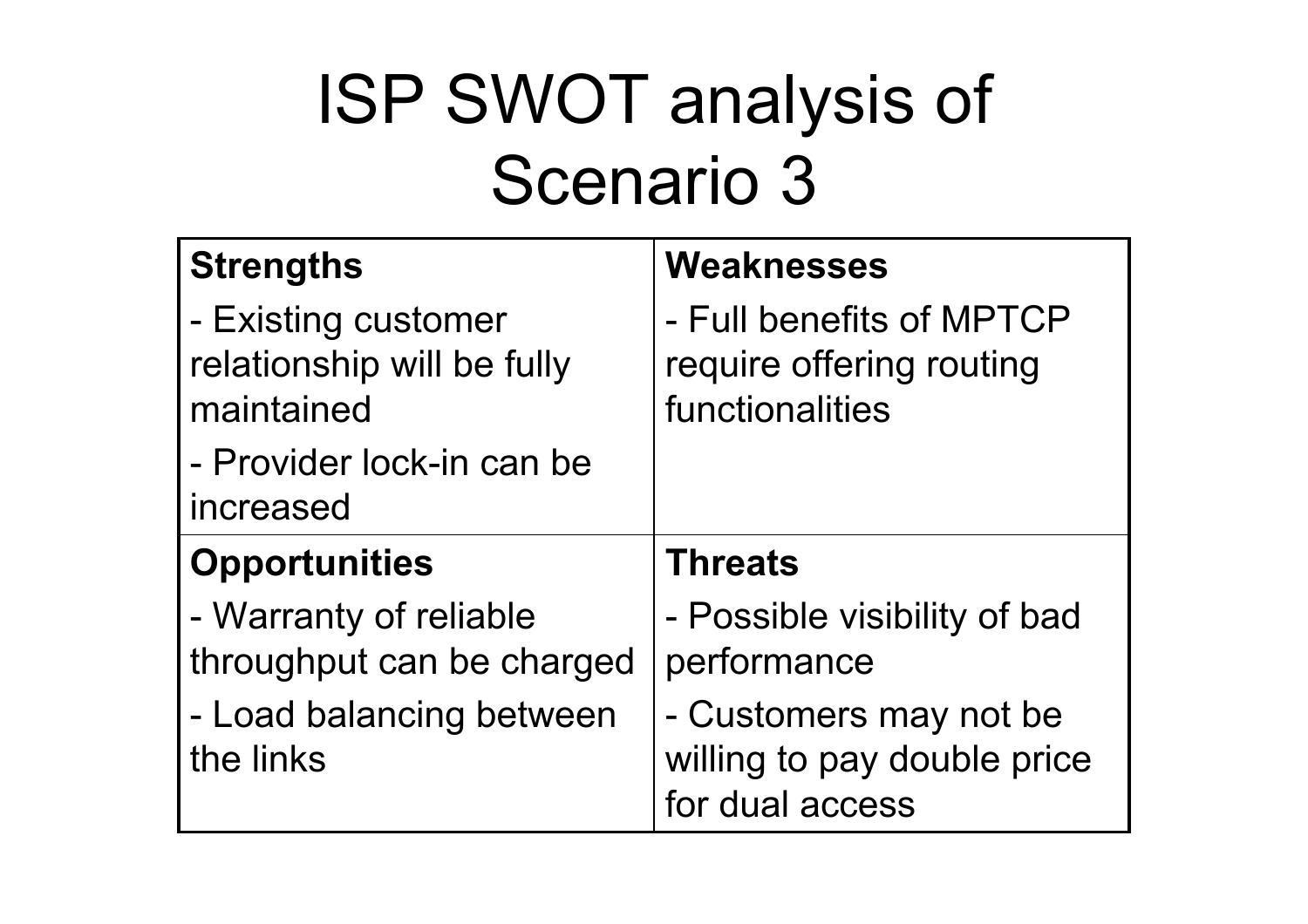### **Conclusions**

- MPTCP is a relatively small technical change but its effect on business models may be remarkable
- Introducing MPTCP is especially attractive while multihoming capability already exists
- Different scenarios attract different types of end-users
- Although the ISPs are not necessarily required to have technical involvement they can support the deployment of MPTCP